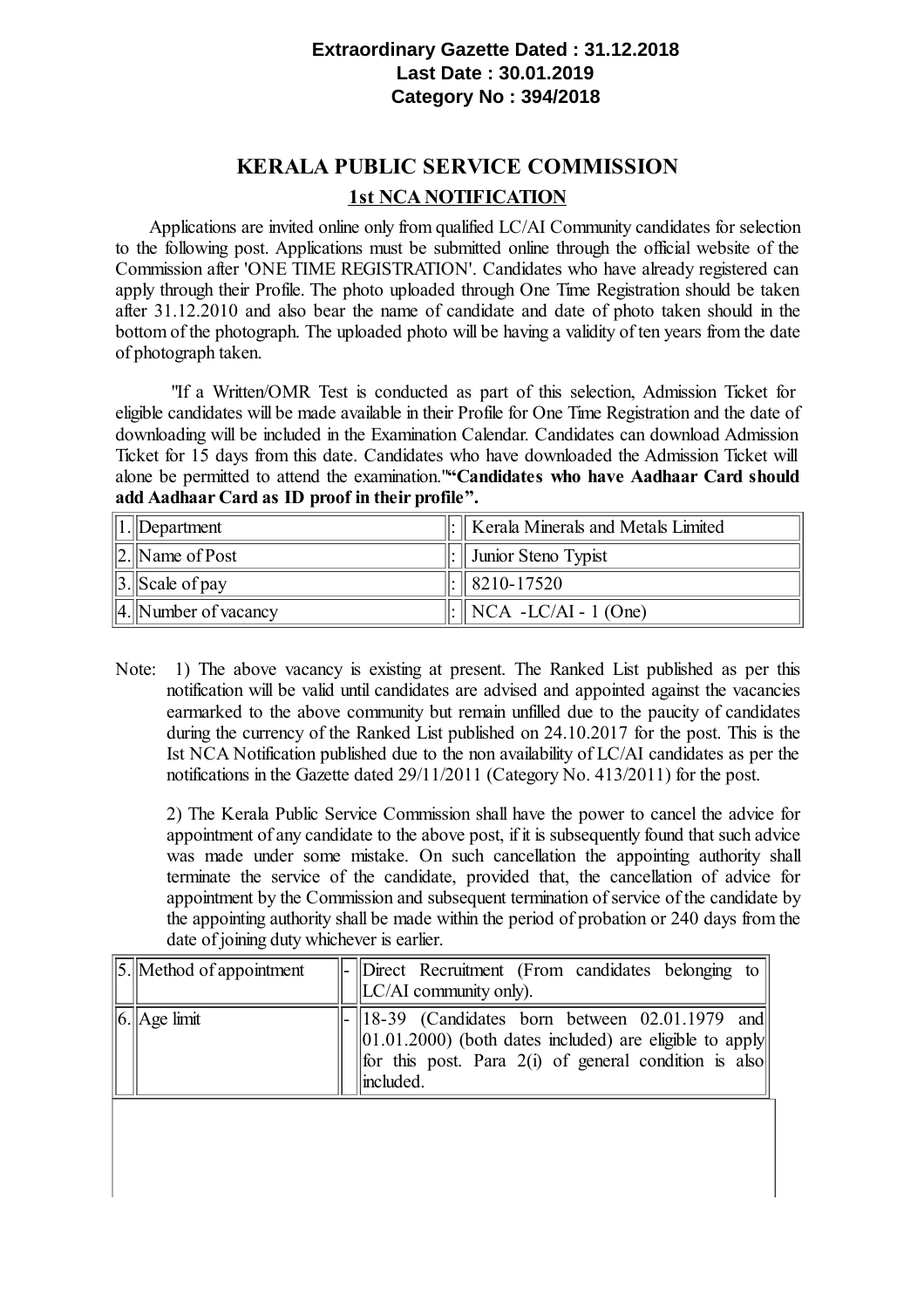| Note:- | The provisional hands working in the above concern will be given age<br>relaxation to the extent of their provisional service put in subject to a maximum<br>of Five years from the upper age limit provided they are within the prescribed<br>age limit on the date of their first appointment in the above concern. But the<br>regular employees of the concern are not eligible for the above concession for<br>further appointment. The provisional hands should obtain certificate showing<br>the period of their provisional service in the concern and shall produce the<br>same as and when required by the commission. It would also be clearly<br>specified in the certificate that they were not working in the regular service of<br>the concern. |
|--------|---------------------------------------------------------------------------------------------------------------------------------------------------------------------------------------------------------------------------------------------------------------------------------------------------------------------------------------------------------------------------------------------------------------------------------------------------------------------------------------------------------------------------------------------------------------------------------------------------------------------------------------------------------------------------------------------------------------------------------------------------------------|
|        | Application submitted by Candidates other than LC/AI Communities will be<br>summarily rejected. No rejection memo will be issued to these candidates.<br>(For other conditions regarding the age relaxation please see para 2 (vi, vii, xii)<br>for the General Conditions)<br>Rule 10 a (ii) of Part II KS & SSR is applicable.                                                                                                                                                                                                                                                                                                                                                                                                                              |

## 7. Qualifications 1. Pass in SSLC or equivalent.

2. Pass in Typewriting and Shorthand in English (Higher) KGTE or MGTE or equivalent.

- 8. Mode of submitting Application:
	- a. Candidates must register as per ONE TIME REGISTRATION with the official Website of Kerala Public Service Commission www.keralapsc.gov.in before applying for the post. Candidates who have registered can apply by logging on to their profile using their User-ID and password. Candidates shall click on the 'Apply Now' button of the respective posts in the Notification Link for applying for a post. No application fee is required. Candidates shall take a printout of the application by clicking the link Registration Card in their profile. Candidates are responsible for the correctness of the personal information and secrecy of password. Before the final submission of the application on the profile candidates must ensure correctness of the information in their profile. They must quote the User-ID for further communication with the Commission. Application submitted is provisional and cannot be deleted or altered after submission. The application will be summarily rejected if noncompliance with the notification is found in due course of processing. Documents to prove qualification, age, Community etc. have to be produced as and when called for.
- 9. Last date for submission of application:  $\frac{30.01.2019}{20.01.2019}$  Wednesday upto 12.00 midnight.  **30.01.2019**
- 10. Address to which applications are to be sent : [www.keralapsc.gov.in](file:///Uploads/EFILE/FileUploads/draftversion/pdf/www.keralapsc.gov.in)
- 11. (a) Sub Paras v, viii, ix, x, xi, xiii in para 2 and para 5, 7, of the general conditions are not applicable to this post.

(b)The selection to the above concern will be subject to the rules and regulations made by them from time to time.